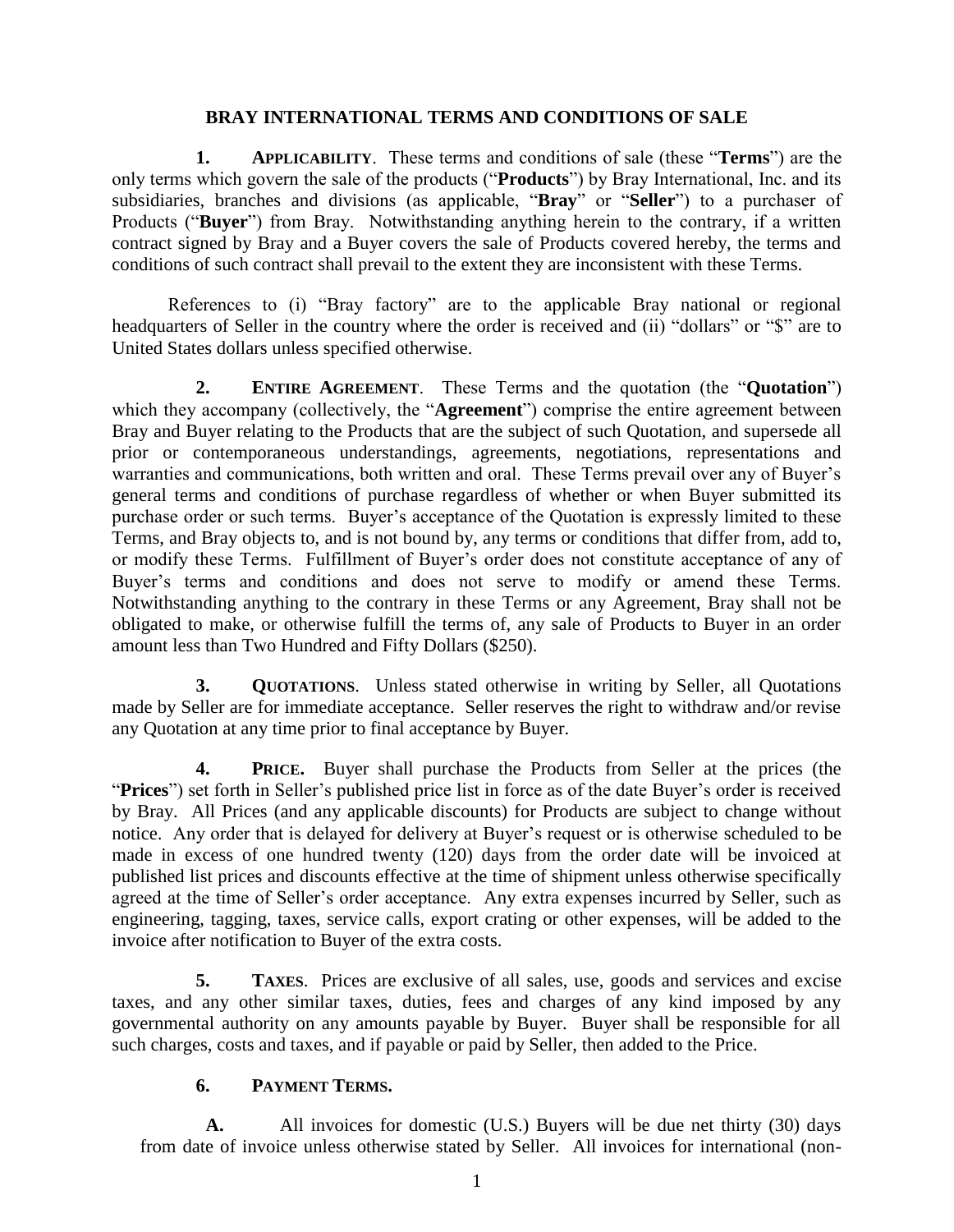U.S.) Buyers will require confirmed, irrevocable Letters of Credit due upon delivery to freight forwarder at its United States port for shipment, unless otherwise agreed by Seller.

**B.** Buyer shall pay interest on all late payments at the lesser of: (i) the rate of two percent (2%) per month (24% per annum) and (ii) the highest rate permissible under applicable law. Buyer shall reimburse Seller for all costs incurred in collecting any late payments, including, without limitation, attorney fees and court costs. In addition to all other remedies available under these Terms or at law (which are not waived by Seller's exercise of any rights hereunder), Seller shall be entitled to suspend the delivery of any Products if Buyer fails to pay any amounts when due hereunder.

**C.** Buyer shall not withhold or delay payment of any amounts due and payable by reason of any set-off of any claim, counterclaim, abatement, delay of customer payment or dispute with Seller, whether relating to Seller's breach, bankruptcy or otherwise.

**7. CREDIT.** Shipments and deliveries of Products to Buyer shall remain at all times subject to the approval of Seller's credit department. Seller, in addition to any other rights and remedies, may, at its option, decline to make shipments or deliveries hereunder except upon receipt of payment or satisfactory security or otherwise upon terms and conditions satisfactory to Seller. Should Seller elect to extend credit to Buyer, Seller may limit or deny further extensions of credit in Seller's sole discretion. Any extension of open payment terms by Seller is dependent on Buyer's ongoing ability to support its working capital requirements for its business.

# **8. DELIVERY**.

**A.** The Products will be delivered within a reasonable time after the receipt of Buyer's order. Delivery dates are approximate and are dependent upon prompt receipt of all necessary Buyer-furnished information and materials (if applicable).

<span id="page-1-0"></span>**B.** Unless otherwise agreed in writing by the parties, Seller shall make the Products available at the Bray factory (the "**Delivery Point**"). The title to and risk of loss for Products passes to Buyer upon signing of the bill of lading by the transportation company (which signifies the delivery of the Products to the transportation company for shipment to Buyer). Buyer shall be responsible for all loading costs and provide equipment and labor reasonably suited for receipt of the Products at the Delivery Point.

**C.** All Prices are quoted ExWorks (EXW) Bray factory or such other place that Seller shall designate on the Quotation. Seller does not insure shipments beyond the Delivery Point and, therefore, all claims of lost or damaged Products in transit must be filed directly with the transportation company by Buyer. Seller shall select the method of shipment and the carrier for the Products. Seller may ship via the Buyer's choice if routing is satisfactory and rates equal to or less than Seller's normal choice. In the case of higher than normal special shipping requirements, Seller will ship the Products at Buyer's expense (including a handling fee or collect basis) and Buyer will not receive any credit for freight charges that under normal circumstances would be incurred by Seller. There may be only one destination per order.

**D.** If for any reason Buyer fails to accept delivery of Products on the date fixed pursuant to Seller's notice to Buyer that the Products are being made available for delivery at the Delivery Point: (i) risk of loss to the Products shall pass to Buyer, (ii) the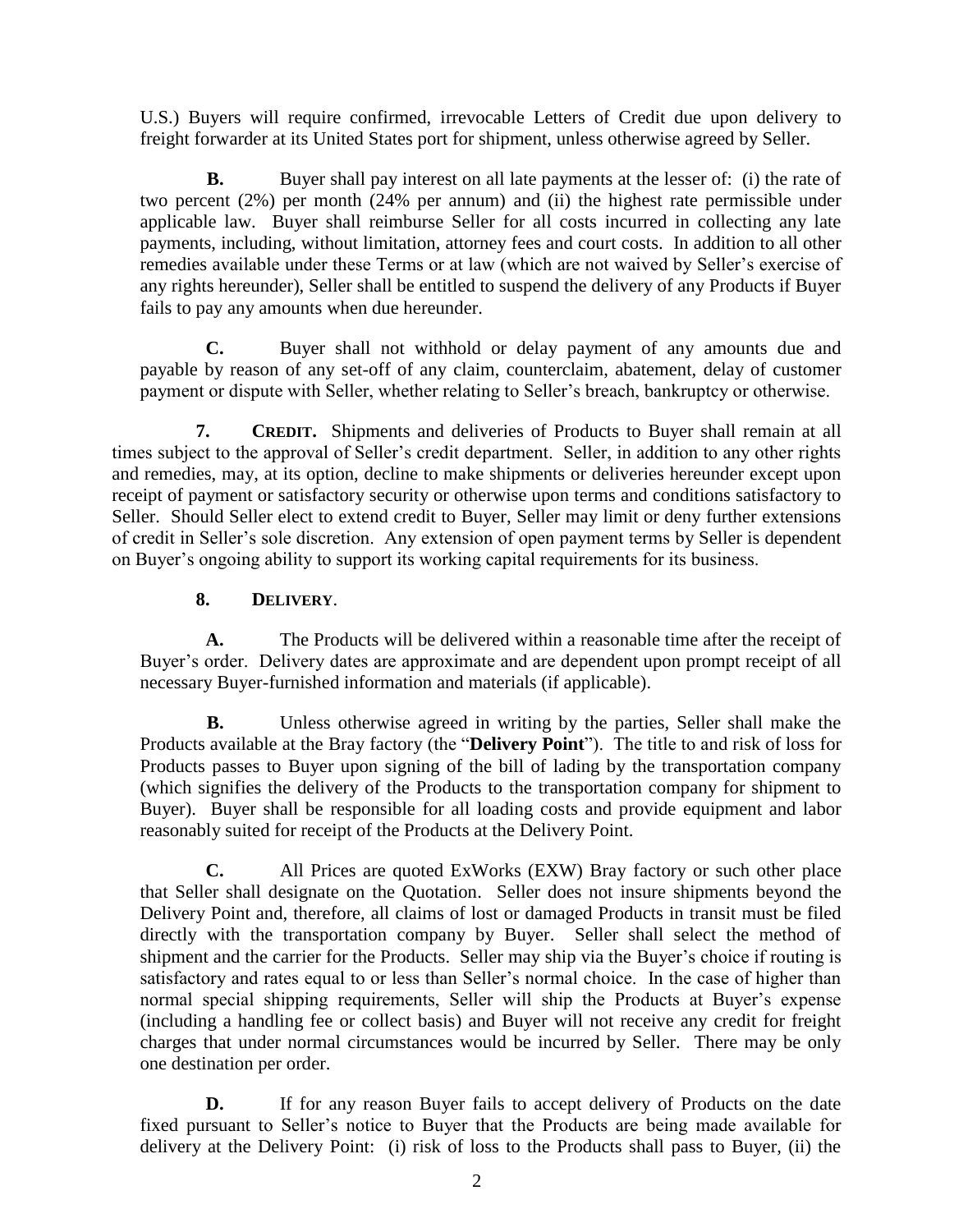Products shall be deemed to have been delivered and accepted by Buyer and (iii) Seller, at its option, may store the Products until Buyer picks them up, whereupon Buyer shall be liable for all related costs and expenses (including, without limitation, storage and insurance). Any failure of Buyer to provide appropriate instructions, documents, licenses or authorizations in connection with delivery of Products shall be deemed to be a failure of Buyer to accept delivery of Products at such time as such Products are otherwise available for delivery. Any orders held by Seller more than sixty (60) days may be treated as a cancelled and the Products deemed returned.

#### **9. INSPECTION AND REJECTION OF NONCONFORMING PRODUCTS**.

**A.** Buyer shall inspect the Products within ten (10) days of receipt ("**Inspection Period**"). Buyer will be deemed to have accepted the Products unless it notifies Seller in writing of any Nonconforming Products during the Inspection Period and furnishes such written evidence or other documentation as reasonably required by Seller. "**Nonconforming Products**" means that the Products shipped are different than those identified in Buyer's purchase order.

<span id="page-2-0"></span>**B.** If Buyer timely notifies Seller of any Nonconforming Products during the Inspection Period, Seller shall, in its sole discretion, (i) replace such Nonconforming Products with conforming Products, or (ii) credit or refund the Price for such Nonconforming Products, together with any reasonable shipping and handling expenses incurred by Buyer in connection therewith. Buyer shall ship, at its expense and risk of loss, the Nonconforming Products to the Bray factory or such other place that Seller shall designate on the Quotation. Upon Seller's confirmation of the nonconforming nature of the Nonconforming Products, Seller shall credit the Buyer's expense for such shipment against the Buyer's payment obligations to Seller. If Seller exercises its option to replace such Nonconforming Products, Seller shall, after receiving Buyer's shipment of returned Nonconforming Products, ship to Buyer the replaced Products and the terms of **[Section 8\(B\)](#page-1-0)** shall apply for such replaced Products, except that Seller shall be responsible for the costs and expenses for such shipment.

**C.** Buyer acknowledges and agrees that the remedies set forth in **[Section 9\(B\)](#page-2-0)** (exercised in accordance with these Terms) are Buyer's exclusive remedies for the delivery of Nonconforming Products.

**10. CHANGE ORDER / CANCELLATIONS.** Orders received and accepted by Seller may not be changed or cancelled except on terms satisfactory to Seller and which prevent Seller from incurring any loss. Seller will not accept changes or cancellations of Products, whether standard, non-standard or special, without full reimbursement of all related expenses incurred to date. Buyer must request all cancellations and change orders in writing, and must be signed by an authorized representative of Seller to be effective. Any changes or cancellations of Projects will be subject to appropriate changes in discounts, freight costs and other charges to Buyer.

### **11. LIMITED WARRANTY.**

<span id="page-2-1"></span>**A.** Seller warrants to Buyer that for a period ending as of the earlier of twelve (12) months from the installation date and eighteen (18) months from the shipment date (as applicable, the "**Warranty Period**"), Products manufactured by Seller will be free from defects in materials and workmanship when used for the purposes for which they were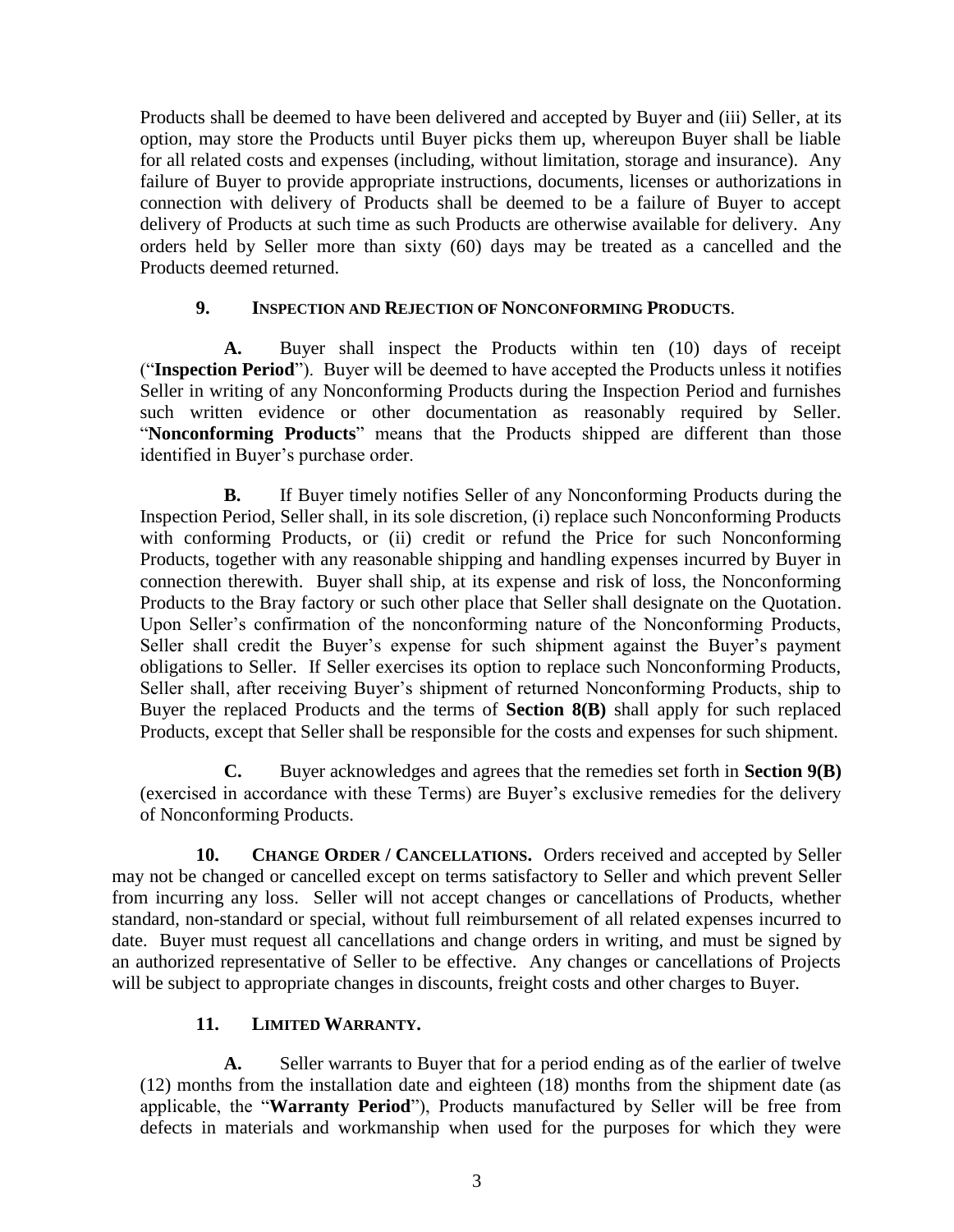designed and manufactured. Seller does not warrant the Products against chemical or stress corrosion or against any other failure other than from defects in materials or workmanship.

## **B. THE EXPRESS WARRANTY SET FORTH IN [SECTION 1.11\(A\)](#page-2-1) IS EXCLUSIVE AND IN LIEU OF ANY AND ALL OTHER WARRANTIES, EXPRESS OR IMPLIED. NO WARRANTY OF MERCHANTABILITY OR FITNESS FOR A PARTICULAR PURPOSE IS INTENDED OR GIVEN.**

**C.** Products manufactured by a third party ("**Third Party Product**") may constitute, contain, be contained in, incorporated into, attached to or packaged together with, the Products. Third Party Products are not covered by the warranty in **[Section 11\(A\)](#page-2-1)**. For the avoidance of doubt, **SELLER MAKES NO REPRESENTATIONS OR WARRANTIES WITH RESPECT TO ANY THIRD PARTY PRODUCT.**

<span id="page-3-0"></span>**D.** The Seller shall not be liable for a breach of the warranty set forth in **[Section 11\(A\)](#page-2-1)** unless: (i) Buyer gives written notice to Seller of the defect during the Warranty Period and, in any event, within fourteen (14) days of the time when Buyer discovers or ought to have discovered the defect; (ii) Seller is given a reasonable opportunity after receiving the notice to examine such Products and Buyer (if requested to do so by Seller) returns such Products to Bray's factory or such other place that Seller shall designate on the Quotation for the examination to take place there; and (iii) Seller reasonably verifies Buyer's claim that the Products are defective. Buyer shall return (freight prepaid) the defective Product to Bray at Bray's factory or such other place that Seller shall designate on the Quotation no later than ninety (90) days of Buyer's initial written notice to Seller of the defect. Upon Seller's confirmation of Products in breach of the warranty provided under **[Section 11\(A\)](#page-2-1)**, Seller shall credit the Buyer's expense for shipment against the Buyer's payment obligations to Seller and, if Seller exercises its option to replace such defective Products, Seller shall ship to Buyer the replaced Products and the terms of **[Section 8\(B\)](#page-1-0)** shall apply for such replaced Products, except that Seller shall be responsible for the costs and expenses for such shipment.

<span id="page-3-1"></span>**E.** The Seller shall not be liable for a breach of the warranty set forth in **[Section 11\(A\)](#page-2-1)** if: (i) Buyer makes any further use of such Products after giving such notice; (ii) the defect arises because Buyer failed to follow Seller's oral or written instructions as to the storage, installation, commissioning, use or maintenance of the Products; or (iii) Buyer alters or repairs such Products without the prior written consent of Seller.

**F.** Subject to **[Section 11\(D\)](#page-3-0)** and **[Section 11\(E\)](#page-3-1)** above, with respect to any such Products during the Warranty Period, Seller shall, in its sole discretion, either: (i) repair or replace such Products (or the defective part) or (ii) credit or refund the price of such Products at the pro rata contract rate provided that, if Seller so requests, Buyer shall, at Seller's expense, return such Products to Seller. **THE REMEDIES SET FORTH IN THIS SECTION 11(F) SHALL BE THE BUYER'S SOLE AND EXCLUSIVE REMEDY AND SELLER'S SOLE AND ENTIRE LIABILITY FOR ANY BREACH OF THE LIMITED WARRANTY SET FORTH IN [SECTION 11\(A\).](#page-2-1)** 

**12. LIMITATION OF LIABILITY.**

**A. IN NO EVENT SHALL SELLER BE LIABLE FOR ANY CONSEQUENTIAL, INDIRECT, INCIDENTAL, SPECIAL, EXEMPLARY OR**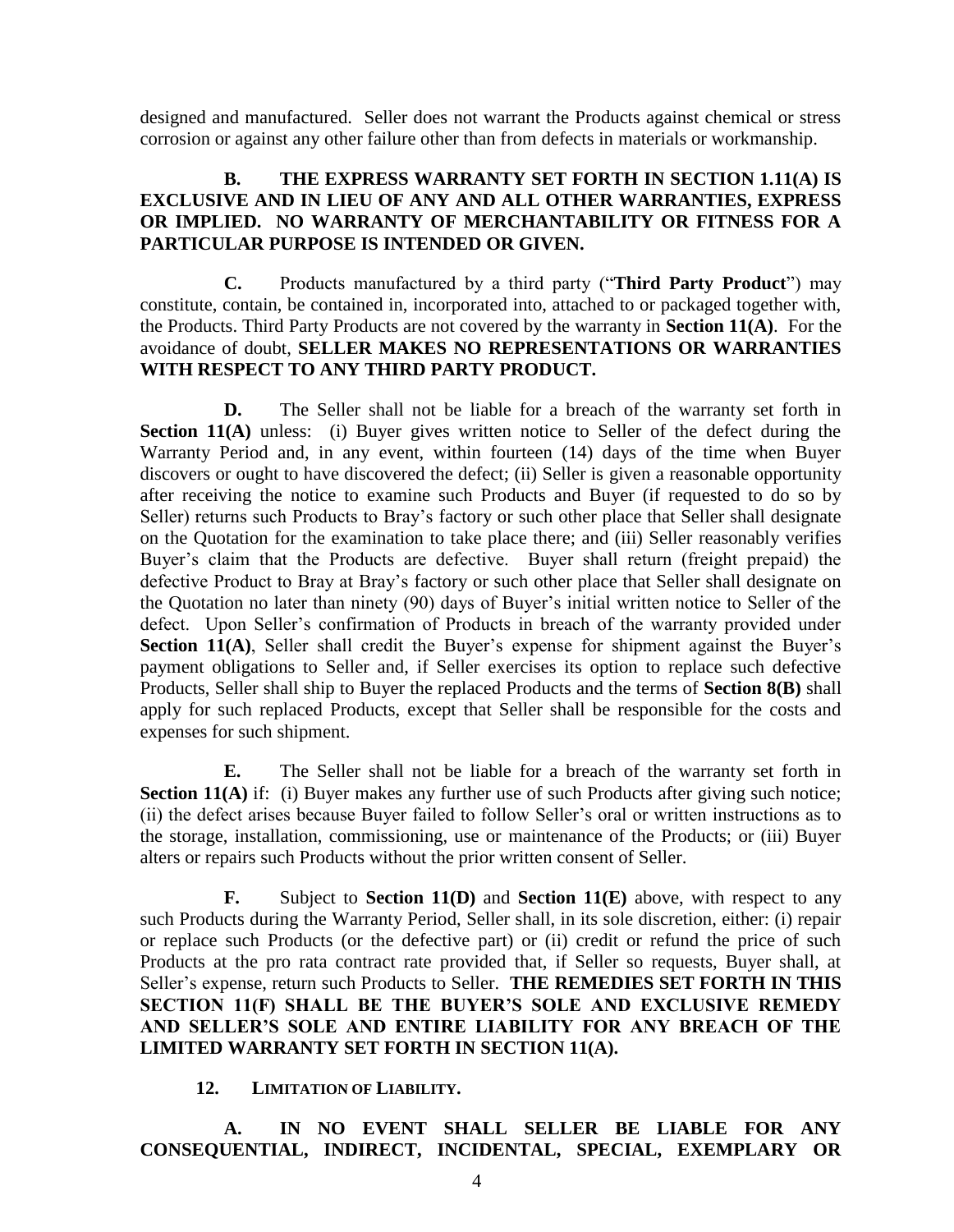**PUNITIVE DAMAGES, LOST PROFITS OR REVENUES OR DIMINUTION IN VALUE, ARISING OUT OF OR RELATING TO ANY BREACH OF THESE TERMS, WHETHER OR NOT THE POSSIBILITY OF SUCH DAMAGES HAS BEEN DISCLOSED IN ADVANCE BY BUYER OR COULD HAVE BEEN REASONABLY FORESEEN BY BUYER, REGARDLESS OF THE LEGAL OR EQUITABLE THEORY (CONTRACT, TORT OR OTHERWISE) UPON WHICH THE CLAIM IS BASED, AND NOTWITHSTANDING THE FAILURE OF ANY AGREED OR OTHER REMEDY OF ITS ESSENTIAL PURPOSE.**

## **B. IN NO EVENT SHALL SELLER'S AGGREGATE LIABILITY ARISING OUT OF OR RELATED TO ANY PRODUCT, WHETHER ARISING OUT OF OR RELATED TO BREACH OF CONTRACT, TORT (INCLUDING NEGLIGENCE) OR OTHERWISE, EXCEED THE TOTAL OF THE AMOUNTS PAID TO SELLER FOR SUCH PRODUCT.**

**13. AUTHORIZED RETURNS.** All sales of Products to Buyer are made on a oneway basis and no Products may be returned without prior written approval from Seller. Generally, in addition to the requirement for prior written approval, Bray will accept returns from a Buyer only if the return request is timely made following shipment of the applicable Product(s) to Buyer and the Product(s) are in good, reusable condition and remain standard Bray products (*i.e.*, not custom-made, obsolete or buyout products). In regards to any returns, Seller generally issues credit (from which Seller may deduct shipping, restocking and reconditioning expenses).

**14. INTELLECTUAL PROPERTY RIGHTS.** All copyrights, patents, trademarks, trade secrets, know-how and other intellectual property or proprietary rights pursuant to the laws of any jurisdiction worldwide ("**IP Rights**") associated with or relating to the Products shall belong solely and exclusively to Seller. Seller will retain all IP Rights used to create, embodied in, used in and otherwise relating to the Products and any of their component parts, and Buyer shall not acquire any ownership interest in any of Seller's IP Rights. Buyer shall use Seller's IP Rights only in accordance with these Terms and any instructions of Seller. No license, either express or implied, is granted in any IP Rights of Seller. If Buyer acquires any IP Rights in or relating to any Product by operation of law or otherwise, such rights are deemed and are hereby irrevocably assigned to Seller without further action. Buyer shall, at Seller's expense, execute such documents and do such things as are necessary to enable Seller to protect its IP Rights.

**15. DESIGN CHANGES.** Seller reserves the right to change, discontinue or alter the design and construction of Products without prior notice and without further obligation.

**16. COMPLIANCE WITH LAW**. Buyer shall comply with all applicable laws, regulations and ordinances, and shall maintain in effect all the licenses, permissions, authorizations, consents and permits that it needs to carry out its obligations under the Agreement. In furtherance of the foregoing (and without limitation thereto), please note the following in regards to compliance:

**A.** *Trade Compliance*. Buyer must comply with all laws governing export/import control and regulation, including, without limitation, laws governing re exporting. If Buyer is obtaining Product(s) for resale, such compliance requires that Buyer know of the enduse, end-user, ultimate destination or other facts relating to such sale of Product(s), and be alerted to "*red flags*" in the circumstances related to such sale. Buyer is obligated to comply with Bray's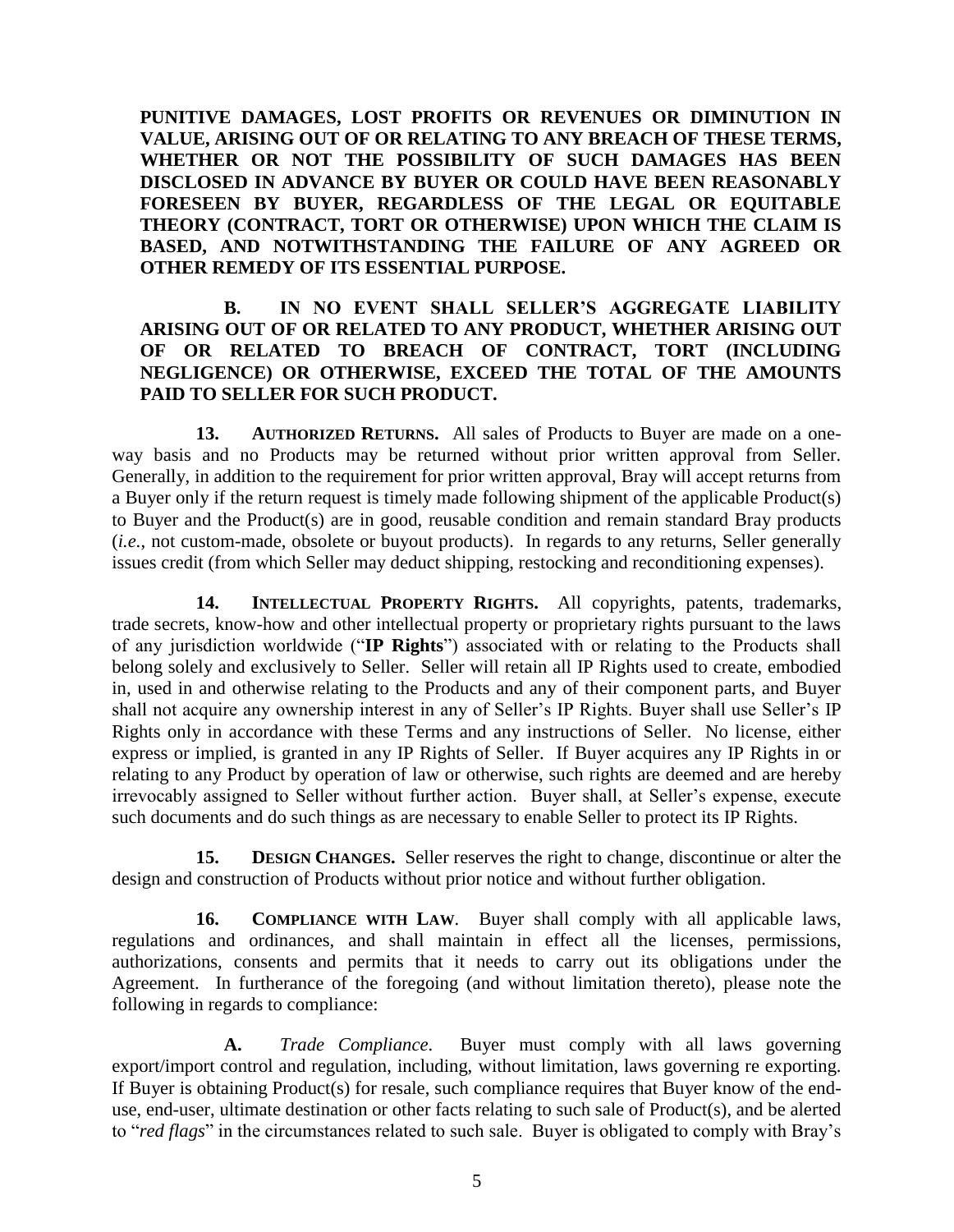trade compliance program in regards to any sale and purchase of Product(s). Buyer should contact Bray to confirm compliance with the requirements of this program.

**B.** *Anti-Corruption Laws*. Buyer must comply with all anti-corruption and bribery laws and regulations, including, without limitation all applicable domestic legislation, the United Kingdom's Bribery Act 2010, the United States' Foreign Corrupt Practices Act and Canada's Corruption of Foreign Public Officials Act. Buyer must not pay, offer or promise to pay, directly or indirectly, anything of value for purposes of influencing an official decision or seeking influence in regards to any such decision from a person or organization affiliated with any government body, organization or business entity owned in part or in whole by a government body. Buyer must contact Bray in regards to any transaction in respect of Product(s) provided under this Agreement that could implicate such laws. Bray may immediately terminate, without any liability, any sale, agreement or association with any person violating such laws.

**17. TERMINATION.** In addition to any remedies that may be provided under the Agreement, Seller may terminate the Agreement with immediate effect upon written notice to Buyer, if Buyer: (i) fails to pay any amount when due; (ii) has not otherwise performed or complied with any of the terms of the Agreement, in whole or in part; or (iii) becomes insolvent, files a petition for bankruptcy or commences or has commenced against it proceedings relating to bankruptcy, receivership, reorganization or assignment for the benefit of creditors.

**18. WAIVER**. No waiver by Seller of any of the provisions of these Terms or the Agreement is effective unless explicitly set forth in writing and signed by Seller. No failure to exercise, or delay in exercising, any rights, remedy, power or privilege arising from the Agreement operates or may be construed as a waiver thereof. No single or partial exercise of any right, remedy, power or privilege hereunder precludes any other or further exercise thereof or the exercise of any other right, remedy, power or privilege.

**19. CONFIDENTIAL INFORMATION**. All Confidential Information (as defined below) of Seller disclosed by Seller to Buyer, whether disclosed orally or disclosed or accessed in written, electronic or other form or media, and whether or not marked, designated or otherwise identified as "confidential," in connection with these Terms or the Agreement is confidential, solely for the use of performing this Agreement and may not be disclosed or copied unless authorized in advance by Seller in writing. Upon Seller's request, Buyer shall promptly return all Confidential Information received from Seller. Seller shall be entitled to injunctive relief or other equitable relief in the event of any breach of the provisions of this Section, in addition to all other remedies available at law or in equity. Supplier hereby waives any requirement that Buyer submit proof of the economic value of any trade secret or post a bond or other security. For purposes of this Agreement, "**Confidential Information**" means all non-public, confidential or proprietary information of Seller including, but not limited to, business affairs, business plans, trade secrets, intellectual property, specifications, samples, patterns, designs, client information, customer information, supplier information, technical data, developments, properties, systems, procedures, services, processes, methods, drawings, know-how, equipment, development plans, documents, manuals, strategies, training materials, costs, pricing, discounts or rebates, inventions, discoveries or any other confidential matters acquired in respect of the Seller or the Products.

**20. FORCE MAJEURE**. Neither Seller nor Buyer shall be in breach of contract nor liable to the other party for any delay or damages if prevented from performance of these Terms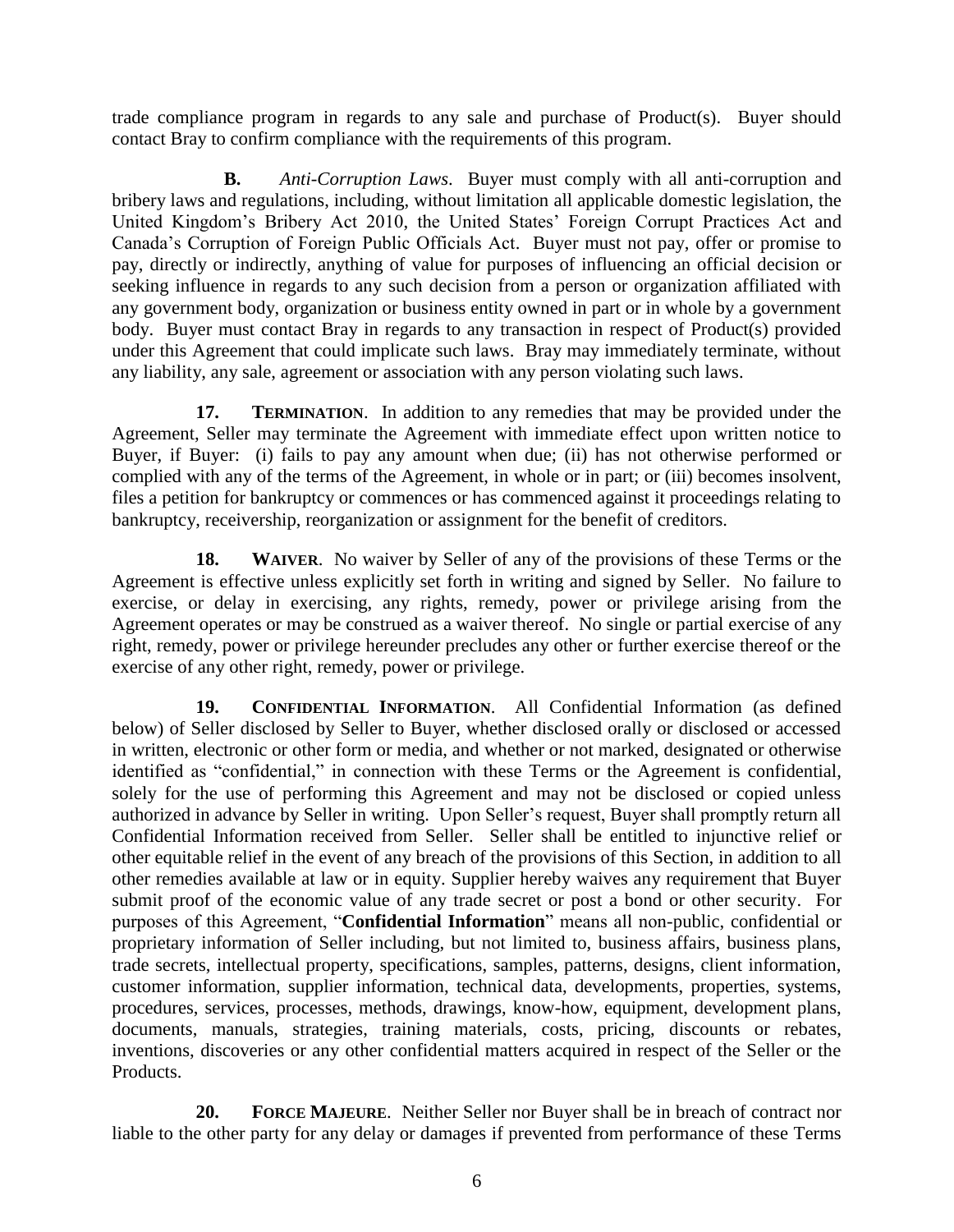and the Agreement (other than the payment of money) by any condition of force majeure which is beyond the control and not caused by the negligence of the party so affected ("**Force Majeure**"). Force Majeure includes, but shall not be limited to, earthquakes, floods, hurricanes, named tropical storms, lightning strikes, ice storms, blizzards, icebergs, pack ice, air and sea disasters, explosions and fire, epidemics, acts of God, acts of public enemy, war, terrorism, national emergency, invasion, insurrection, riot, strike, lockout, blockade or other industrial disputes, any laws, rules, regulations, orders, directives or requirements of or interference by any government or government agency, inability or delay in obtaining supplies of adequate or suitable materials, power outage or other circumstances not within the control of the party and which, by the exercise of reasonable diligence, the party is unable to prevent or remedy, whether similar or dissimilar, foreseen or unforeseen. Seller shall have such additional time as may be reasonably necessary to perform its obligations upon the occurrence of any Force Majeure event.

**21. ASSIGNMENT**. Buyer shall not assign any of its rights or delegate any of its obligations under this Agreement without the prior written consent of Seller. Any purported assignment or delegation in violation of this Section is null and void. No assignment or delegation relieves Buyer of any of its obligations under this Agreement.

**22. AMENDMENT AND MODIFICATION**. These Terms may only be amended or modified in a writing which specifically states that it amends these Terms and is signed by an authorized representative of each of Seller and Buyer.

**23. RELATIONSHIP OF THE PARTIES**. The relationship between the parties is that of independent contractors. Nothing contained in these Terms or the Agreement shall be construed as creating any agency, partnership, joint venture or other form of joint enterprise, employment or fiduciary relationship between Seller and Buyer, and neither party shall have authority to contract for or bind the other party in any manner whatsoever.

**24. NO THIRD-PARTY BENEFICIARIES**. These Terms and the Agreement are for the sole benefit of the Seller and Buyer and their respective successors and permitted assigns, and nothing herein, express or implied, is intended to or shall confer upon any other person or entity any legal or equitable right, benefit or remedy of any nature whatsoever under or by reason of these Terms.

**25. GOVERNING LAW / JURISDICTION / JURY WAIVER**. THESE TERMS, THE AGREEMENT AND THE RELATIONS BETWEEN THE PARTIES SHALL BE GOVERNED BY THE PROCEDURAL AND SUBSTANTIVE LAWS OF THE STATE OF TEXAS, EXCLUSIVE OF CONFLICT OF LAWS PRINCIPLES WHICH WOULD DIRECT THE APPLICATION OF THE SUBSTANTIVE OR PROCEDURAL LAW OF ANOTHER JURISDICTION. IN THE EVENT TEXAS LAW IS RULED OR ORDERED TO NOT APPLY TO ANY DISPUTE BETWEEN THE PARTIES, THEN FOR PURPOSES OF THAT DISPUTE THESE TERMS, THE AGREEMENT AND THE RELATIONS BETWEEN THE PARTIES SHALL BE GOVERNED BY THE LAWS OF THE JURISDICTION IN WHICH BRAY'S FACTORY APPLICABLE TO THE SALE IS LOCATED, EXCLUSIVE OF CONFLICT OF LAWS PRINCIPLES WHICH WOULD DIRECT THE APPLICATION OF THE SUBSTANTIVE OR PROCEDUAL LAW OF ANOTHER JURISDICTION.

IF BRAY'S FACTORY APPLICABLE TO THE SALE IS LOCATED IN ANY STATE, TERRITORY, OR DISTRICT OF THE UNITED STATES OF AMERICA, EACH PARTY: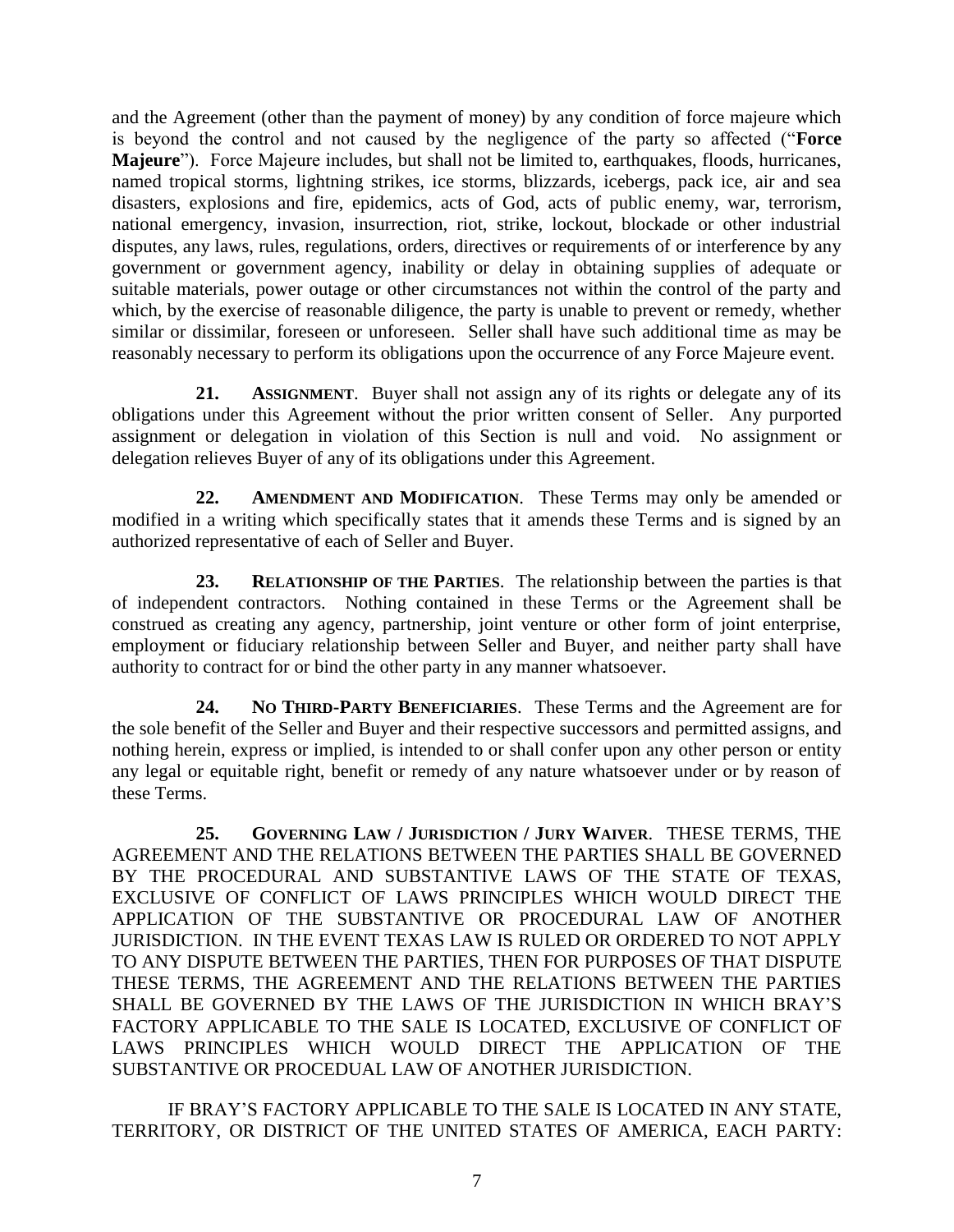(A) IRREVOCABLY SUBMITS TO THE JURISDICTION AND VENUE OF THE COURTS LOCATED IN HARRIS COUNTY, TEXAS FOR THE RESOLUTION OF ANY AND ALL DISPUTES ARISING FROM OR RELATING TO THESE TERMS, THE AGREEMENT AND THE RELATIONS BETWEEN THE PARTIES; **AND (B) KNOWINGLY AND VOLUNTARILY WAIVES ALL RIGHTS TO A JURY TRIAL IN ANY LEGAL PROCEEDING RELATING TO THESE TERMS, THE AGREEMENT AND THE RELATIONS BETWEEN THE PARTIES.**

IF BRAY'S FACTORY APPLICABLE TO THE SALE IS NOT LOCATED IN ANY STATE, TERRITORY, OR DISTRICT OF THE UNITED STATES OF AMERICA, EACH PARTY AGREES ALL DISPUTES ARISING OUT OF OR IN CONNECTION WITH THIS AGREEMENT OR THE ORDER(S) SHALL BE FINALLY SETTLED, SUBJECT TO THE DEFENSES ALLOWED BY APPLICABLE LAW, UNDER THE RULES OF ARBITRATION OF THE INTERNATIONAL CHAMBER OF COMMERCE BY A SINGLE ARBITRATOR APPOINTED IN ACCORDANCE WITH THE SAID RULES. THE ARBITRATION SHALL BE CONDUCTED IN ENGLISH WITHIN THE LIMITS OF THE CITY OF HOUSTON, TEXAS. THE ARBITRATOR MUST MEET EACH OF THE FOLLOWING QUALIFICATIONS IN ORDER TO BE APPOINTED: (1) BE A GRADUATE OF A LAW SCHOOL LOCATED IN THE UNITED STATES; (2) HAVE MORE THAN TWENTY YEARS OF EXPERIENCE IN LITIGATING AND/OR ARBITRATING COMPLEX COMMERCIAL DISPUTES; (3) BE LICENSED TO PRACTICE LAW IN THE STATE OF TEXAS; AND (4) BE IMPARTIAL. THE ARBITRATOR WILL HAVE THE AUTHORITY TO APPORTION LIABILITY BETWEEN THE PARTIES, BUT WILL NOT HAVE THE AUTHORITY TO AWARD ANY DAMAGES OR REMEDIES NOT AVAILABLE UNDER, OR IN EXCESS OF, THE EXPRESS TERMS OF THESE TERMS OR THE AGREEMENT. THE ARBITRATION AWARD WILL BE PRESENTED TO THE PARTIES IN WRITING, AND UPON THE REQUEST OF EITHER PARTY, WILL INCLUDE FINDINGS OF FACT AND CONCLUSIONS OF LAW. THE AWARD MAY BE CONFIRMED AND ENFORCED IN ANY COURT OF COMPETENT JURISDICTION. THE PARTIES HEREBY CONSENT AND SUBMIT TO THE AFOREMENTIONED ARBITRATION AND THE JURISDICTION OF ANY LOCAL, STATE OR FEDERAL COURT LOCATED WITHIN HOUSTON, TEXAS, AS JURISDICTION FOR REVIEW OR CHALLENGE OF THE ARBITRATION RESULTS AND WAIVE ANY RIGHT SUCH PARTY MAY HAVE TO TRANSFER THE VENUE TO ANY OTHER JURISDICTION. THE PARTIES EXPRESSLY RESERVE ALL RIGHTS TO PURSUE INJUNCTIVE OR OTHER EQUITABLE RELIEF IN ANY COURT LOCATED IN HOUSTON, TEXAS. THE PARTIES ACKNOWLEDGE AND AGREE THAT THIS AGREEMENT INCLUDES ACTIVITIES IN INTERSTATE COMMERCE (AND, ACCORDINGLY, THE FEDERAL ARBITRATION ACT OF THE UNITED STATES SHALL CONTROL AND APPLY TO ALL ARBITRATIONS CONDUCTED HEREUNDER, NOTWITHSTANDING ANY STATE OR FOREIGN LAW PROVISIONS TO THE CONTRARY).

**26. NOTICES**. All notices, request, consents, claims, demands, waivers and other communications hereunder (each, a "**Notice**") shall be in writing and addressed to the parties at the addresses set forth on the face of the Quotation or to such other address that may be designated by the receiving party in writing. All Notices shall be delivered by personal delivery, nationally recognized overnight courier (with all fees pre-paid), facsimile (with confirmation of transmission), email or certified or registered mail (in each case, return receipt requested, postage prepaid). Except as otherwise provided in the Agreement, a Notice is effective only (i) upon